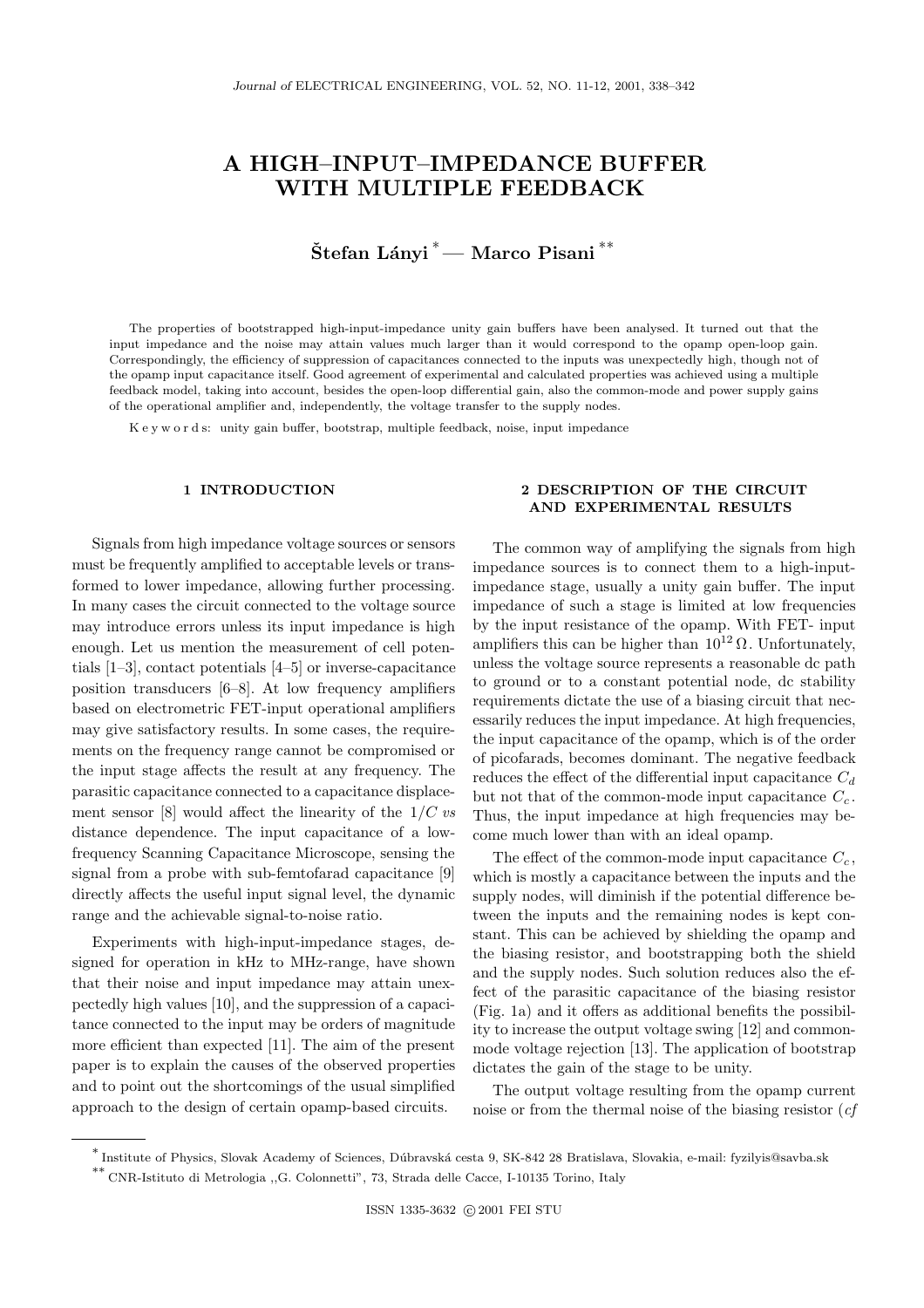

**Fig. 1.** Buffer with bootstrapped biasing resistor and supply nodes (a), equivalent circuit with relevant noise sources (b).

Fig. 1b), can be calculated using the expression [10]

$$
\frac{u_2}{i_N} = \left[\frac{1}{R_s} + \frac{1}{R'_3} + \frac{1}{A_{ol}(s)}\left(\frac{1}{R_s} + \frac{1}{R_3} + \frac{1}{jX_i}\right)\right]^{-1}, (1)
$$

where  $i_N$  is either  $i_n$ , the opamp noise current, or  $i_R$ , the resistor thermal noise current with spectral density  $i_R^2 = 4kT\Delta f/R$ ,  $k = 1.38 \times 10^{-23} \text{ JK}^{-1}$  is the Boltzmann constant, T is temperature and  $\Delta f$  is the frequency range. By A*ol* is denoted the opamp open-loop gain, R*<sup>s</sup>* the internal resistance of the signal source,  $R'_3 = R_3(R_1 + R_2)/R_1$  and  $X_i = 1/(\omega C_i)$  the opamp input reactance. Voltages and currents related to signal are printed in upper case, whereas those denoting noise are in lower case. With large circuit resistances, the contribution of opamp voltage noise is negligible. The resulting noise voltage is the square root of the sum of squares of individual noise contributions. In the case of  $R_3$  in the range  $1 \text{M}\Omega$  to approximately  $100 \text{G}\Omega$ , the resistor noise dominates. The input impedance  $Z_i = e_+/I_i$  can be obtained from expressions

$$
U_2 = e_+ A_{ol}(s) / [1 + A_{ol}(s)]
$$
  

$$
I_i = (U_1 - e_+) / R_s = -(U_b - e_+) / R_3 - (U_2 - e_+) / jX_i , (2)
$$

where  $I_i$  is the input current,  $U_b$  the voltage at the common node of  $R_1$  and  $R_2$ , assuming  $R_3$  much greater than the parallel combination of  $R_1$  and  $R_2$ 

$$
Z_i = \frac{1 + A_{ol}}{A_{ol}(s)} \Big[ \frac{1}{R'_3} + \frac{1}{A_{ol}(s)} \Big( \frac{1}{R_3} + \frac{1}{jX_i} \Big) \Big]^{-1}.
$$
 (3)

If  $R_s \rightarrow \infty$ , *ie* with an open input, the noise transimpedance (1) and the input impedance (3) differ only in the factor  $(1 + A_{ol})/A_{ol} \approx 1$ .

In the experimentally investigated circuits, the fast FET-input opamp OPA655 (Burr- Brown) has been used [14]. The feedback to the supply nodes was realised by transistor emitter followers. The input impedance was estimated in two different ways. The circuit was connected to a sine wave generator through a large shielded resistor  $(10^{11} \Omega)$  and at a low frequency  $(1-3 \text{ Hz})$  the output voltage of the voltage divider thus created was measured. In this way, the input resistance was obtained. Then the resistor was replaced by a small calibrated capacitor (1 fF) and the input capacitance was calculated from the frequency dependence of the output voltage. This approach is less convenient if the input resistance is very high ( $\sim 1 \text{T}\Omega$ ) since it requires a too large series resistor, for which it is hardly possible to achieve a sufficiently small parasitic capacitance and the measurement has to be performed at extremely low frequencies ( $\ll 1$  Hz). The second procedure was based on the similarity of expressions (1) and (3). The frequency dependence of the input impedance was obtained from the noise spectrum, *ie* using the resistor noise as a wide-band signal source. This approach gave reliable results with larger biasing resistors that resulted in a smaller bandwidth. With  $R_3 = 1 \text{ M}\Omega$ and  $d = (R_1 + R_2)/R_1 \leq 1000$  gain peaking made the estimation of the input capacitance problematic.



Fig. 2. Measured noise voltage spectral density with  $10 \text{ M}\Omega$  biasing resistor and  $d = 100 (1)$ , 1000 (2)and with  $100 \%$  feedback (3).

Figure 2 shows the noise voltage spectral density measured by means of a Stanford Research Systems Model SR780 signal analyser. The curves marked 1 and 2 correspond to achieved input resistance 1 and  $10 \text{ G}\Omega$ , respectively, and the topmost one (100 % of output voltage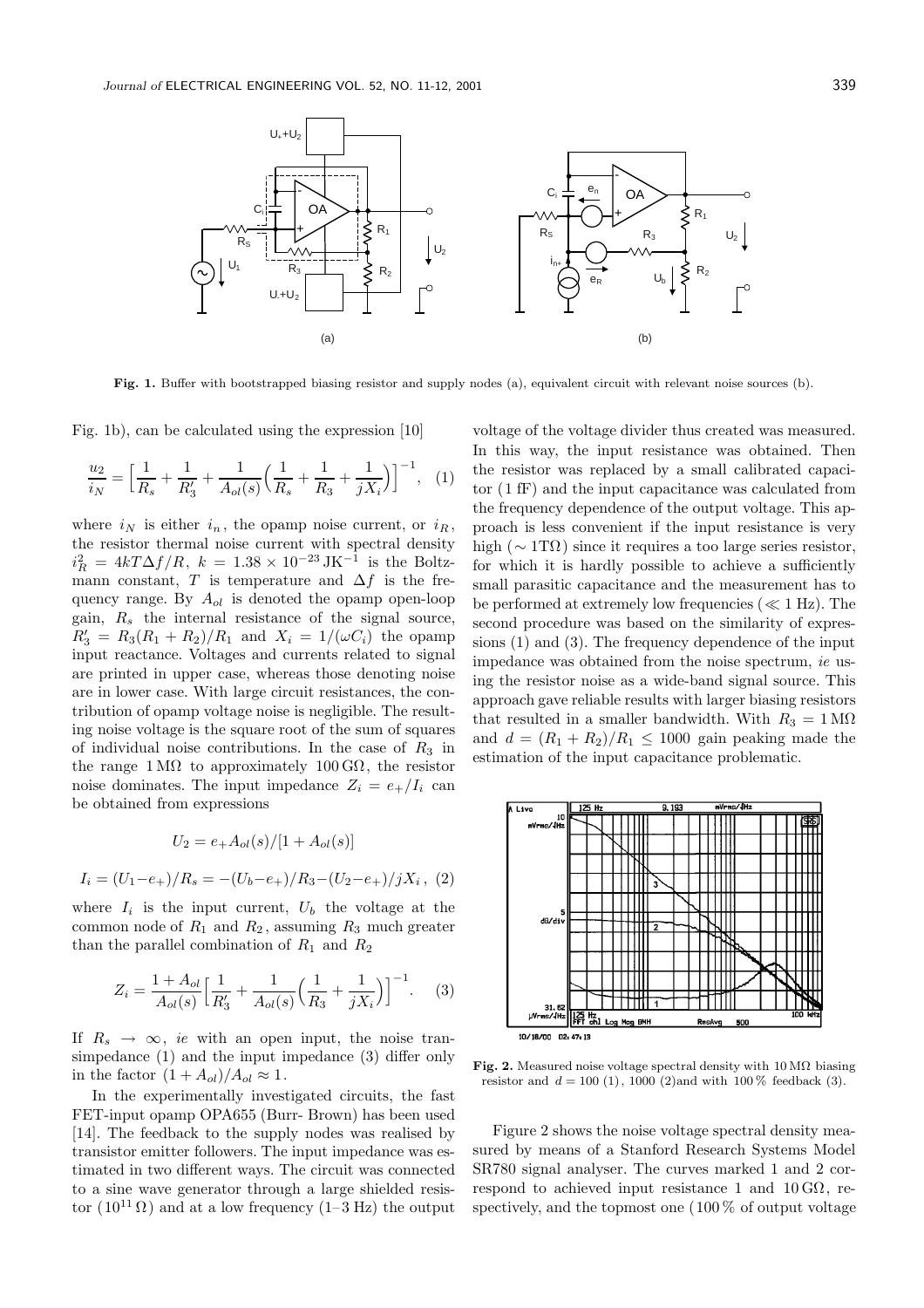

**Fig. 3.** Measured virtual input capacitance with external capacitors connected to the opamp inputs.

used for bootstrapping the biasing resistor) to more than  $350 \text{ G}\Omega$ . In Fig. 3, the virtual input capacitance obtained with external capacitors connected parallelly to the inputs is shown.

The open loop gain of OPA655 is about 800, with a dominant pole at 300 kHz, thus the expected input resistance ought not to exceed  $800 R_3$ . The real noise and input resistance in Fig. 2, with  $100\%$  of the output voltage fed back, correspond to a gain of approximately 49000! A similar value results from the suppression of the input capacitance in Fig. 3.

#### **3 THEORETICAL MODEL**

The observed discrepancy can be explained by the fact that the considered unity gain stage is in reality a multiple feedback circuit. The output voltage must depend besides the open loop gain also on the common-mode and power supply rejection ratios of the opamp

$$
U_2 = (e_+ - U_2)A_{ol}(s) + \frac{e_+ + U_2}{2} \frac{A_{ol}(s)}{CMRR(s)}
$$

$$
+ U_2 \frac{A_{ol}(s)}{PSRR^-(s)} + U_2 \frac{A_{ol}(s)}{PSRR^+(s)}
$$

.

The second term on the right-hand side represents the common-mode error, proportional to the average of the input voltages, the third and fourth ones the effect of imperfect suppression of the positive and negative supply voltage change, assumed to be  $U_2$ . After some algebraic manipulation, we find that expressions  $(1)$ ,  $(2)$  and  $(3)$ remain valid if the open loop gain A*ol* is substituted by an effective gain

$$
A = \frac{A_{ol}(s) \left[1 + \frac{1}{2CMRR(s)}\right]}{1 - A_{ol}(s) \left[\frac{1}{CMRR(s)} + \frac{1}{PSRR^{-}(s)} + \frac{1}{PSRR^{+}(s)}\right]}.
$$

All three additional feedbacks are positive. Using the data sheet values of typical common-mode rejection CMRR and power supply rejection ratios  $PSRR^+$  and  $PSRR^-$ 3160, 3160 and 1780, respectively, we obtain an effective low-frequency gain of approximately 16000. However, just slightly smaller  $PSRR^+ = 3040$  and  $PSRR^- = 1712$ , or similar combinations, result in gain 49000. These values satisfy the relation [15]

$$
1/CMRR(s) + 1/PSRR^{-}(s) + 1/PSRR^{+}(s) = 1/A_{ol}(s)
$$

even closer than the "typical" data sheet values.



**Fig. 4.** Simulation of the noise using expression (1) with opamp open loop gain  $A_{ol} = 800$  and effective gain  $A = 49000$ , assuming perfect bootstrap of supply nodes. The output noise spectral density was computed as the square root of sum of squares of opamp current noise, feedback resistor thermal noise and opamp voltage noise, the last one being negligibly small. To approximate the measured data 120 pF input capacitance was needed.

As an example, Fig. 4 shows the approximation of the noise voltage spectral density using effective gains 800 and 49000. The capacitance  $C_i$  had to be taken larger than the opamp input capacitance (1.2 pF differential and 1 pF common-mode) plus the stray capacitance of the biasing resistor ( $\approx 0.1$  pF), namely about 120 pF. To understand this at first sight disappointing result, we have to consider that the common-mode input capacitance  $C_c$  is between the inputs and the supply nodes. The bootstrap reduces the  $ac$  voltage on  $C_c$ , producing a negative Miller effect. Then neither the open loop gain nor the effective gain but the efficiency of the supply rail bootstrap determines the reduction of the common-mode capacitance. Therefore, this part of the input capacitance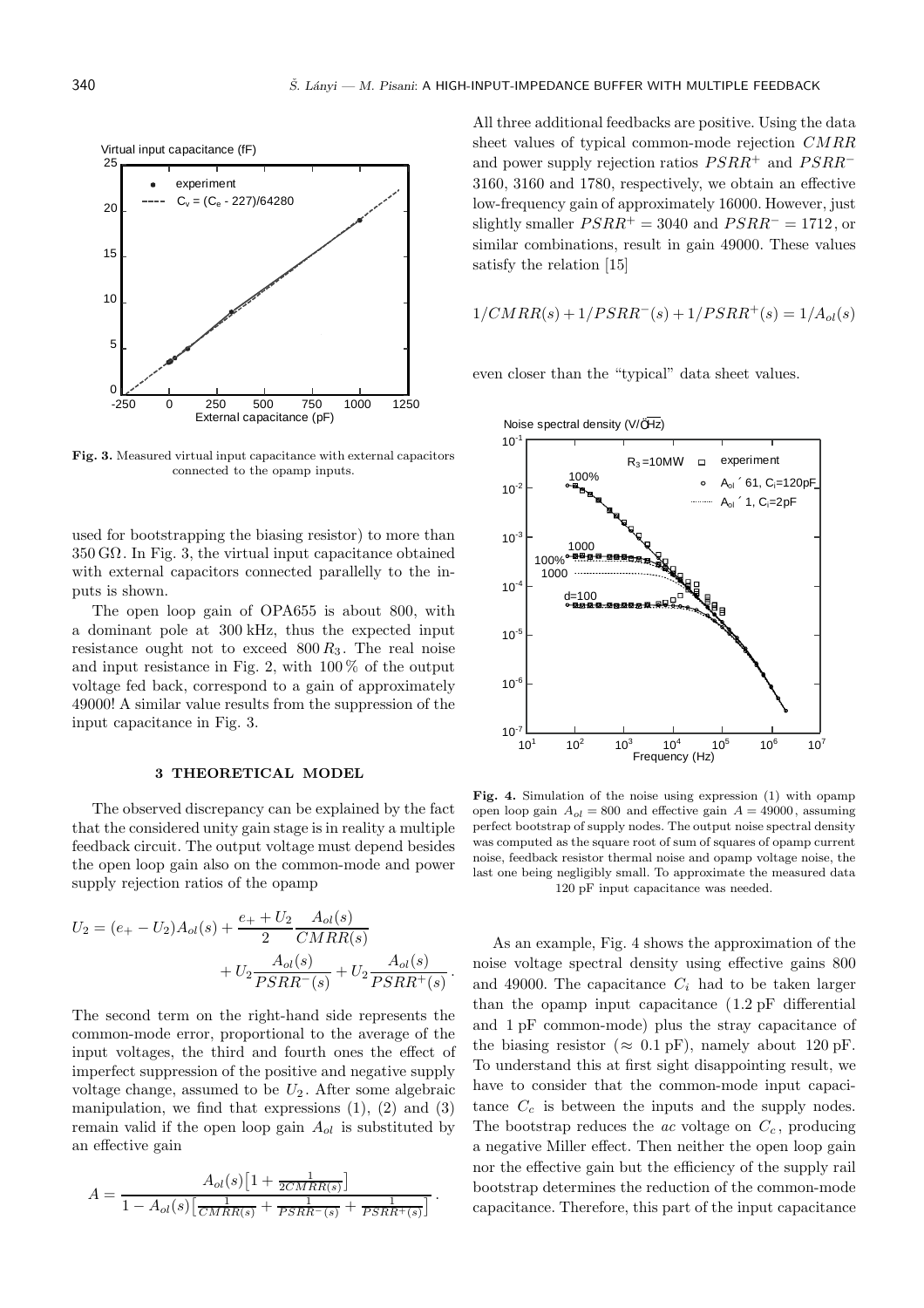

**Fig. 5.** Simulation of the noise using expression (6) with effective opamp gain ∼ 49000 and realistic bootstrap of supply nodes, computed as in Fig. 4. The correct input capacitances and realistic parasitic capacitance of biasing resistor ( 0*.*1 pF) were used.

must be considered separately in the formulation of the first Kirchhoff law for the non-inverting input

$$
\frac{U_1 - e_+}{R_s} + \frac{U_b - e_+}{R_3} + \frac{U_2 - e_+}{X_d} + \frac{\alpha(s)U_2 - e_+}{jX_c} = 0,
$$
\n(4)

where  $\alpha \leq 1$  represents the efficiency of voltage transfer from the output to the supply nodes and  $X_d$ ,  $X_c$  are the differential and common-mode input reactances. Using expressions (2) and (4) we can obtain the voltage gain

$$
\frac{U_2}{U_1} = \left[1 + \frac{R_s}{R'_3} + \frac{[1 - \alpha(s)]R_s}{jX_c} + \frac{R_s}{A(s)} \left(\frac{1}{R_s} + \frac{1}{R_3} + \frac{1}{jX_c} + \frac{1}{jX_d}\right)\right]^{-1}
$$
(5)

and analogously, replacing  $A_{ol}$  by A in (1) and (3) we get he expression for the noise transimpedance

$$
\frac{U_2}{i_N} = \left[\frac{1}{R_s} + \frac{1}{R'_3} + \frac{1 - \alpha(s)}{jX_c} + \frac{1}{A(s)}\left(\frac{1}{R_s} + \frac{1}{R_3} + \frac{1}{jX_c} + \frac{1}{jX_d}\right)\right]^{-1}
$$
(6)

and the input impedance

$$
Z_i = \frac{1 + A(s)}{A(s)} \Big[ \frac{1}{R'_3} + \frac{1 - \alpha(s)}{jX_c} + \frac{1}{jX_c} \Big( \frac{1}{R_3} + \frac{1}{jX_d} + \frac{1}{jX_c} \Big) \Big]^{-1} \tag{7}
$$



**Fig. 6.** Measured noise and the noise of equivalent *RC* network with  $R = dR_3$  multiplied by *d*, the bootstrap ratio of the biasing resistor.

Expressions (5) and (6) are, except for the input quantity, identical, *ie* the noise gain is 1, as expected for a noninverting unity gain buffer. In the low frequency limit the impedance is determined by both the biasing resistor and effective gain

$$
Z_i = \frac{1+A}{A} \Big(\frac{1}{R'_3} + \frac{1}{AR_3}\Big)^{-1}.
$$

Figure 5 shows the simulation of the noise voltage spectral density assuming realistic component parasitic capacitances. Since no manufacturer's specification of the frequency dependence of the rejection ratios is available [16], poles at or close to the dominant pole of the opamp open loop gain frequency response have been assumed. Modification of pole frequencies affects mainly the high frequency part of the plots. In the computation,  $\alpha$  corresponding to emitter followers using low-frequency transistors ( $\beta = 300$ ,  $f_T = 200$  MHz) was assumed. Figure 6 illustrates the frequency response of the noise of an equivalent RC network (dotted) and a RC network with noise increased similarly as the input impedance, caused by the bootstrap of the biasing resistor.

### **4 DISCUSSION**

It is evident from the analysis that the input impedance can be tailored to specific needs. The input impedance can be increased and the differential input capacitance reduced very efficiently, with the full advantage of the large effective gain. Bootstrapping the biasing resistor allows to use lower resistor values, thus reducing the influence of its